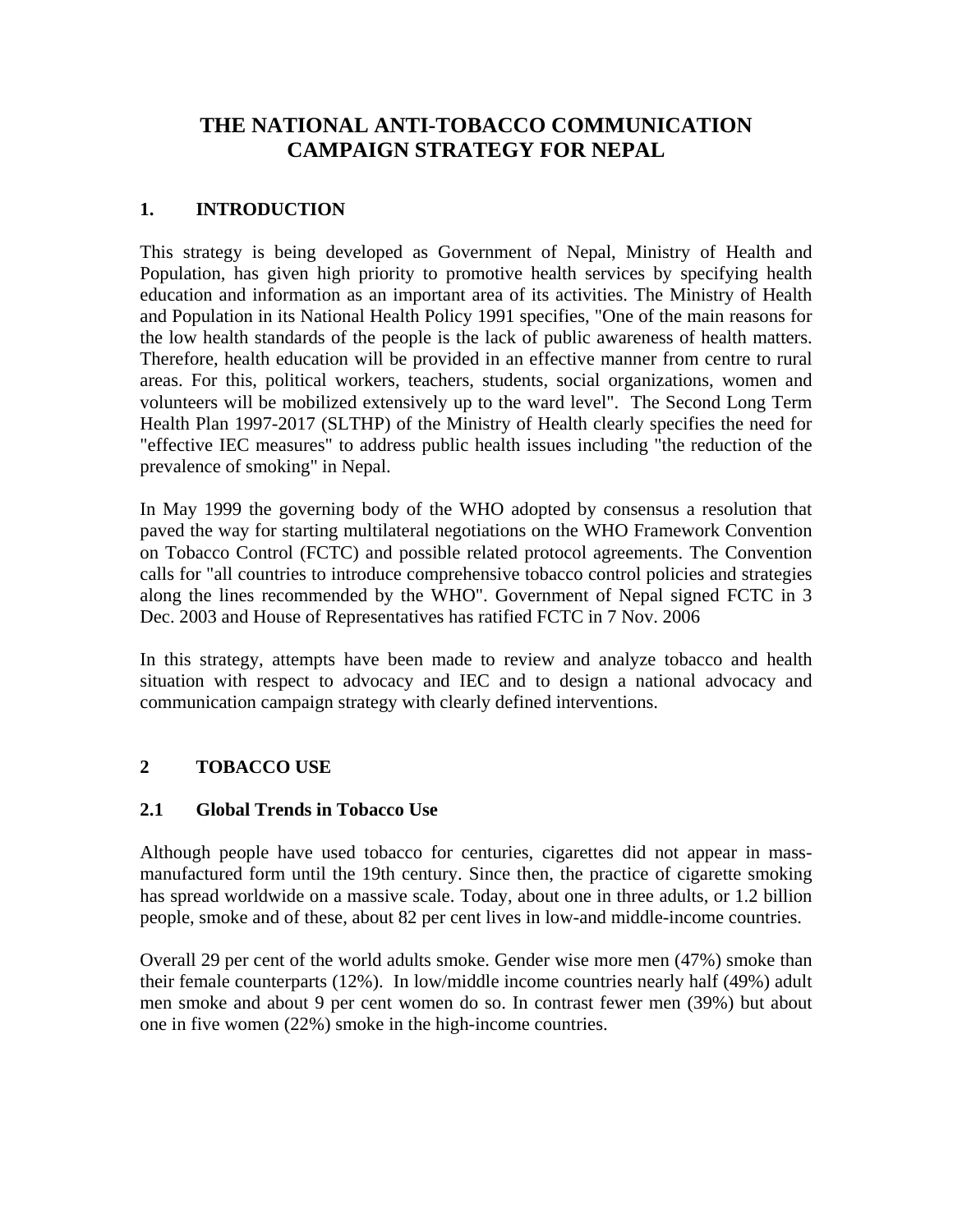### **2.1.1 Tobacco smoking addiction and the disease burden**

Tobacco contains nicotine, a substance that is recognized to be addictive. Nicotine fulfils the key criteria for addiction or dependence, including compulsive use, despite the desire and repeated attempts to quit. Cigarettes, unlike chewed tobacco, enable nicotine to reach the brain rapidly, within a few seconds of inhaling smoke, and the smoker can regulate the dose puff by puff.

It was estimated that in 2000 tobacco killed approximately 4 million people worldwide – 2 million each in developed and developing countries. Tobacco was responsible for one in 10 adult deaths; by 2030, the figure is expected to be one in six or 10 million deaths each year and 70 per cent of them would occur in developing countries. By 2030 tobacco is projected to become the number one killer of people.

However, there are long delays between exposure to smoke and diseases. Studies have shown that tobacco-related diseases take at least 40 years to emerge. The major chronic diseases caused by tobacco use are lung cancer, cancer of the mouth, oesophagus, larynx and pharynx, ischaemic heart disease, cerebrovascular disease and chronic obstructive pulmonary disease (COPD - this is primarily chronic bronchitis and emphysema). Consumption of *gutkha, khaini, surti (dry tobacco leaves), pan masala, supari, pan parag* and similar smokeless tobacco products cause mouth, throat and digestive tract cancers.

### **2.1.2 The risk from others' smoke**

Smokers affect not only their own health but also the health of those around them. Women who smoke during pregnancy are more likely to lose the foetus through spontaneous abortion.

### **2.2 Tobacco use and smoking prevalence in Nepal**

Tobacco products include smoking tobacco products such as cigarettes, bidi, Hukka and chilim or kankad. The smokeless tobacco products (STPs) include surti leaves, khaini, gutkha, pan with tobacco ingredients. The traditional forms of smoking such as Kankad/sulfa/chilim and Hukka are eroding fast for several reasons. Firstly, manufactured cigarettes are extensively available throughout the country. Secondly there is heavy promotion of cigarettes. Thirdly, many cigarette brands are cheap and easily available in that any shop grocery or others sell cigarettes throughout the country. Fourthly, cigarette smoking, it is said, raises status in the society. Fifthly, smoking of Kankad/sulfa calls for the availability of especially processed tobacco and especially prepared clay pipe. Such skills are eroding fast. Sixthly, in the past, many farmers grew tobacco for their own consumption, which hardly exists these days. The 2000 Smoking Behaviour Survey found only about 0.15% households producing tobacco for home consumption.

### **2.2.1 Tobacco use prevalence**

Generally it is believed that smoking of tobacco is common in Nepal regardless of age and sex of people. Smoking prevalence rates (use of smoking tobacco products only) for some areas of the country were estimated for early 1980s by Pandey and others. In Jumla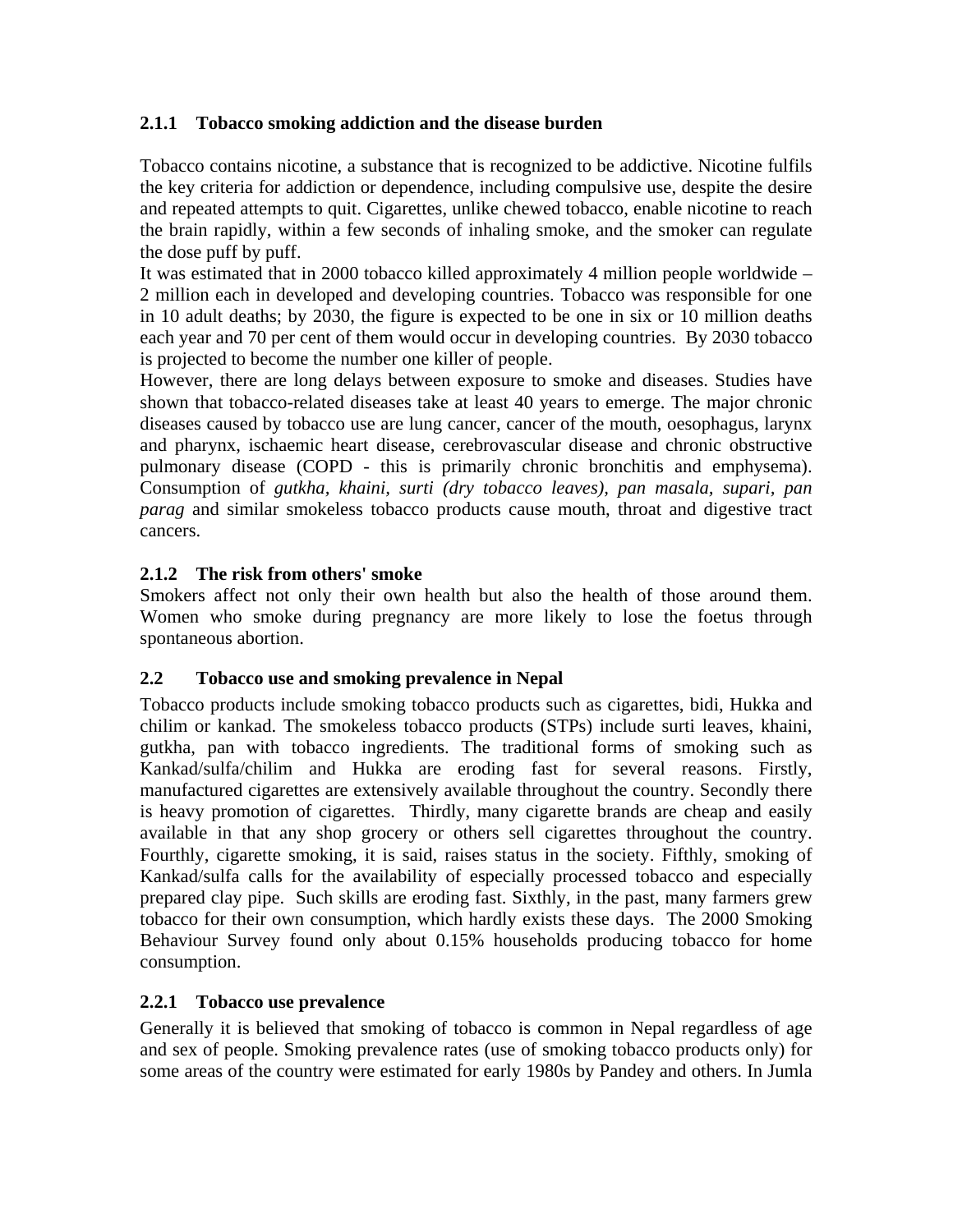– a high mountain district, the proportion of males aged 20 years and over smoking was found highest at 84.7% and among the females the corresponding figure was 71.7%).

In the mid hill areas represented by Sundarijal and Bhadrabas villages smoking prevalence among the males was 78.3% and among their female counterparts it was 58.9%. In the Tarai represented by Parasauni (Bara district) smoking prevalence rate was the lowest -- males 62.8% and females 48.4%. The Kathmandu urban sample showed high male smoking prevalence 64.6% while among the females it was estimated at 14.2%.

A national sample survey on tobacco use covering 4,889 respondents was conducted in 10 of the 75 districts of the country at the end of 2000. A four-stage cluster sampling method was used. According to this survey the proportion of all respondents aged 15 and above ever smoked was 42.6%. The proportion of males ever smoked was 54.0% and among the females it was 31.6%. The survey also inquired about the reasons for starting to smoke among the respondents who ever smoked. The majority of respondents (52.5%) who ever smoked did so because of influence from friends.

The second most important reason for smoking appears to be the influence of parents or other senior family members who smoked. Family influence appears to be more prominent among the females (23.7%) than among the males (15.9%) in encouraging people to smoke. Other reasons cited were personal inquisitiveness (7.7%), one's own liking to smoke (7.9%), worry (4.8%) and influence of siblings (0.7%). Some 4.5 per cent women started to smoke because their husbands.

|                                                                                    | <b>Sex</b>  |               | <b>Total</b> |  |  |  |
|------------------------------------------------------------------------------------|-------------|---------------|--------------|--|--|--|
| <b>Reason for starting to smoke</b>                                                | <b>Male</b> | <b>Female</b> |              |  |  |  |
| Because of friends                                                                 | 59.4        | 41.0          | 52.5         |  |  |  |
| Followed parents, senior family members                                            | 15.9        | 23.7          | 18.8         |  |  |  |
| Because of own inquisitiveness                                                     | 8.4         | 6.5           | 7.7          |  |  |  |
| Husband encouraged                                                                 |             | 4.5           | 1.7          |  |  |  |
| Liked to smoke                                                                     | 6.8         | 9.7           | 7.9          |  |  |  |
| Older brothers and sisters encouraged                                              | 0.3         | 1.3           | 0.7          |  |  |  |
| Learned when lived away from the                                                   |             |               |              |  |  |  |
| family                                                                             | 0.2         |               | 0.1          |  |  |  |
| Because of worry                                                                   | 2.9         | 8.1           | 4.8          |  |  |  |
| Other reasons                                                                      | 4.3         | 4.7           | 4.5          |  |  |  |
| Don't know                                                                         | 1.8         | 0.5           | 1.3          |  |  |  |
| Total Per cent                                                                     | 100.0       | 100.0         | 100.0        |  |  |  |
| <b>Number</b>                                                                      | 1,303       | 782           | 2,085        |  |  |  |
| Source: Pande, B. R., Karki, Y. B. and Pant, K. 2001. A Study on Tobacco Economics |             |               |              |  |  |  |
| in Nepal, 2000. Submitted to WHO/SEARO, New Delhi.                                 |             |               |              |  |  |  |

| Table 1: Percentage distribution of ever smoked respondents by sex mentioning |  |  |  |
|-------------------------------------------------------------------------------|--|--|--|
| reasons for starting to smoke, 2000, Nepal                                    |  |  |  |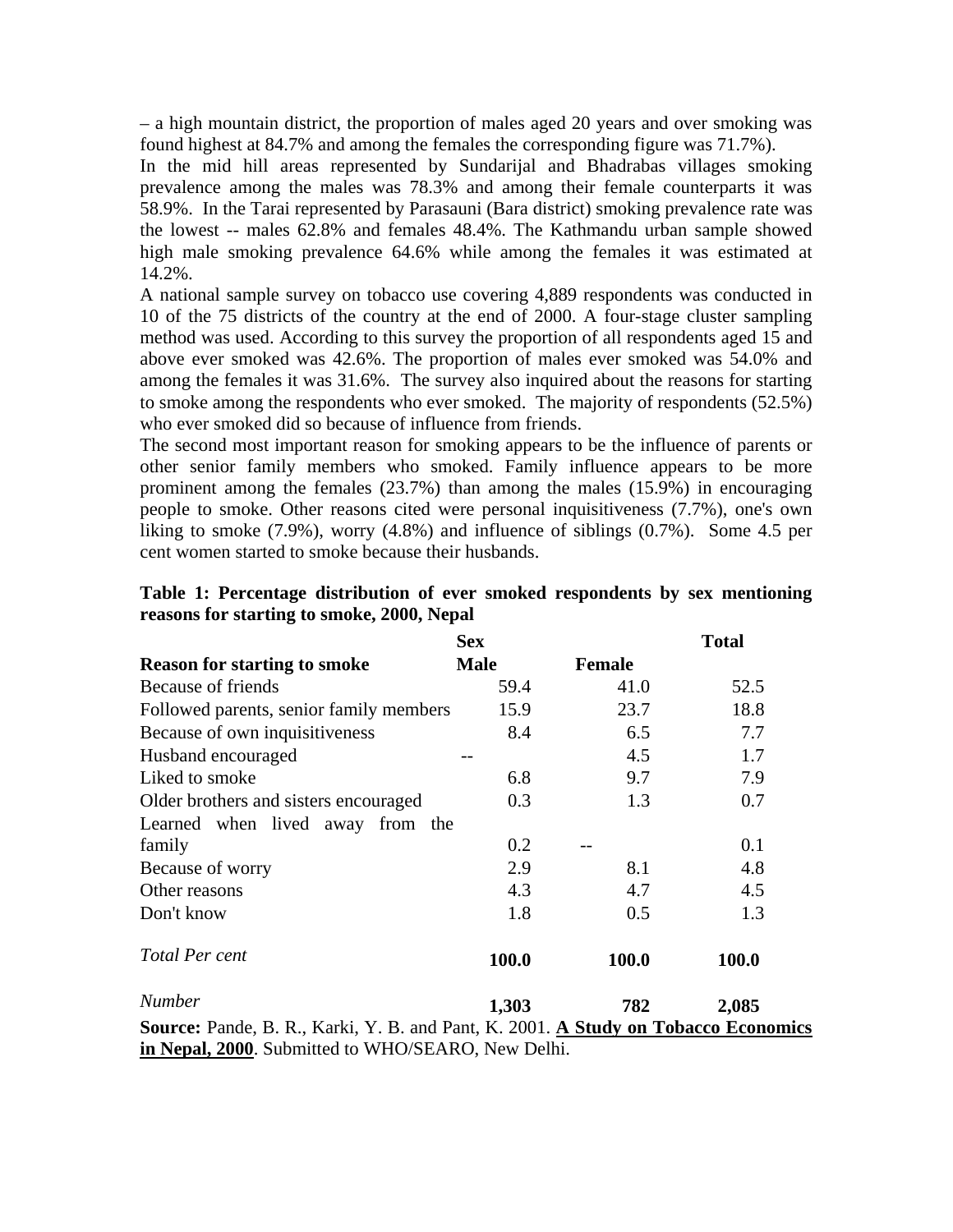Based on the above sample survey data the estimated overall tobacco use prevalence among adults (aged 15 and over) including products such as cigarette, *bidi, hukka, sulfa, chilim, kankad,* rolled-on-tobacco, chewing tobacco (*khaini, pan masala, gutkha*, *surti*, etc.) was 44.7% and it was almost twice among males (58.1%) than among females  $(31.6%)$  <sup>12</sup>. Smoking prevalence rate was 38.4%, (males 48.4% and females 28.7% -**Figure 1**). Translating the Nepal tobacco use and smoking prevalence rates into absolute number yields 6.4 million tobacco users (4.1 million males and 2.3 million females) and 5.5 million smokers (3.4 males and 2.1 females) in 2002. The overall tobacco use prevalence is higher in rural areas (45.8%) than in the urban areas (34.4%). Relatively fewer women consume tobacco products in the urban areas (19.9%) than in the rural areas (32.9%).

Among the three ecological regions the overall tobacco use prevalence is the highest in the mountain region (68.2%, **Figure 2**), followed by the Tarai (42.4%) and mid hills (40.9%). However, although smoking prevalence is also highest in the high mountains  $(57.1\%)$ , unlike tobacco use, it is higher in the hills (38.9%) than in the Tarai (35%)  $\frac{12}{1}$ .



**Source:** Karki, Y. B. 2002. "High Tobacco Use in the High Hills of Nepal". **Lifeline, Vol. 8**. May. WHO/SEARO, New Delhi.

Among the females the Tarai region has smallest proportions of tobacco users (26.6%) than either the high mountain (64.3%) or the mid hill regions (30.5%- **Figure 2**). In Nepal tobacco use prevalence is high among illiterate persons (55.2%) compared to the literate population (36.1%). By gender, more males use tobacco (77.4% illiterate and 49.4% literate) than their female counterparts (44.3% illiterate and 12.6% literate).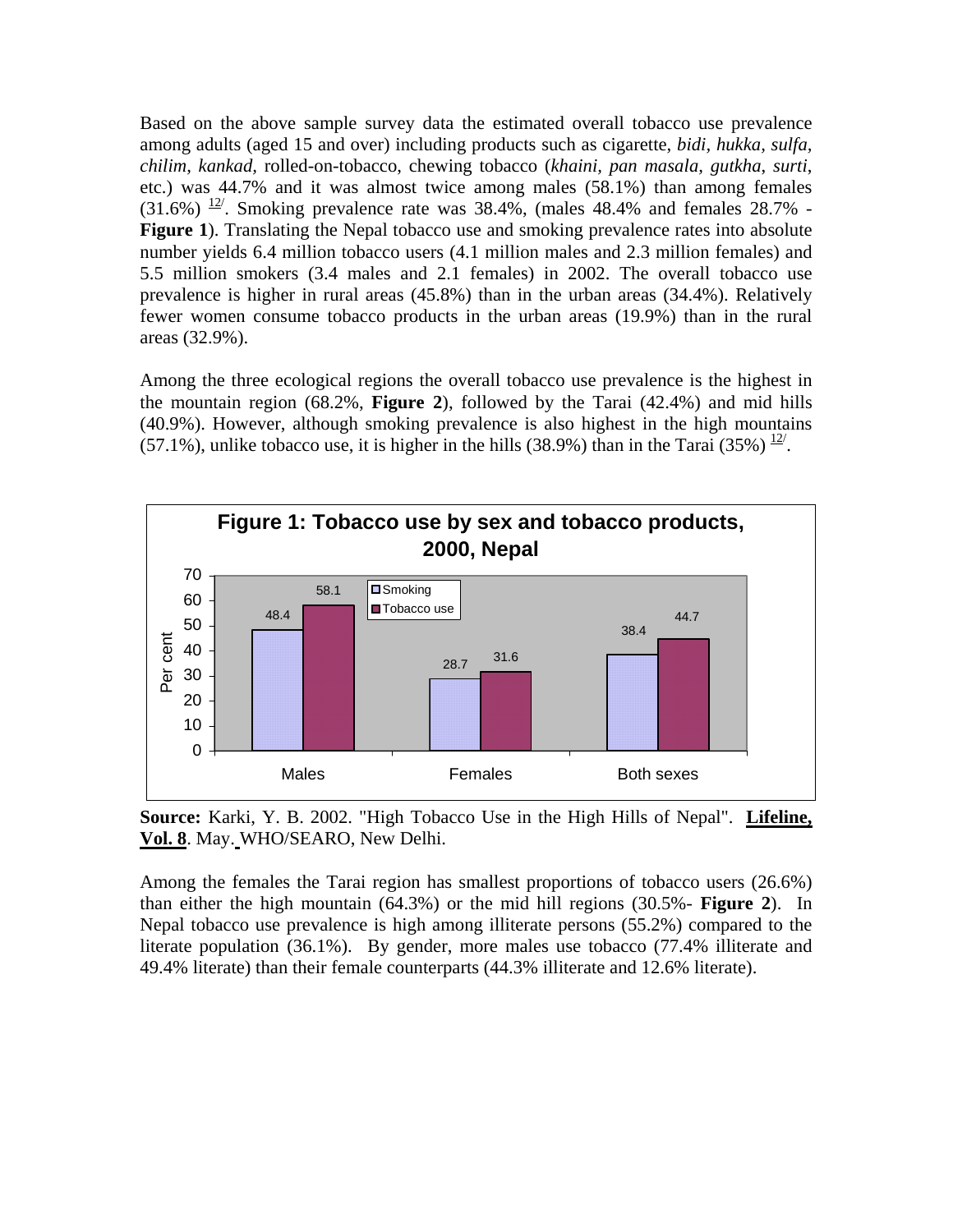

**Source:** Karki, Y. B. 2002. "High Tobacco Use in the High Hills of Nepal". **Lifeline, Vol. 8**. May. WHO/SEARO, New Delhi.

Several studies have shown inverse relationship between the number of years of schooling and smoking. In Nepal 50.6% illiterate adult population 20 years of age and over currently smoke and as years of schooling increases the proportion of current smokers declines. Another study conducted among students also shows relatively low tobacco use prevalence.

## **2.2.2 Age at first smoking**

Information on age at first smoking reveals that smoking for some begins as early as at age 5. The average age at first smoking is estimated at 16.6 years for all respondents aged 10 and over. Women begin smoking earlier (15.8 years) than their male counterparts (17.0 years) and this is true of all regions of the country.

### **2.2.3 Health consequences of smoking in Nepal**

The impact of tobacco on health has been extensively documented for developed and many developing countries of the world. In Nepal there is very little such information. Use of tobacco has been identified as one of the risk factors for contributing to a high prevalence of chronic bronchitis in Nepal. **Figure 3** shows that during the early 1980s about 22% smoking males had chronic bronchitis compared to only 3% among the nonsmokers. Similarly about 24% smoking females had chronic bronchitis as against about 11% non-smoking females.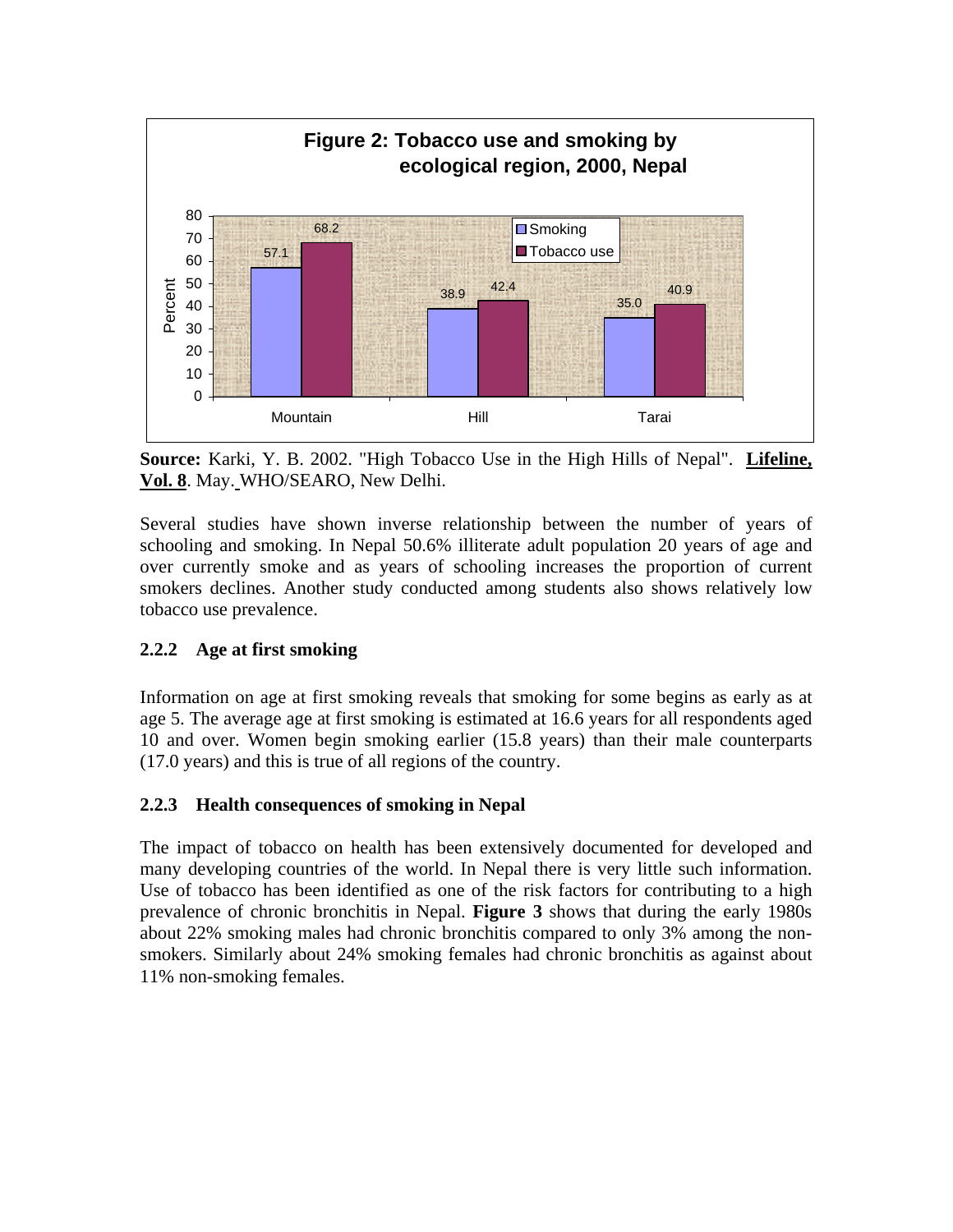

**Source:** Pandey, M. R. et al, 1988. Chronic Bronchitis and Cor Pulmonale in Nepal. **A Scientific Epidemiological Study**. Mrigrendra Medical Trust, Kathmandu, Nepal.

The infants of mothers who smoke during pregnancy have lower average birth weight than infants born to non-smoking women. The survey of 1997 shows that proportionately more mothers gave birth to "small" (20.6%) and "very small" (3.3%) infants compared to non-smoking mothers (15.2% and 2.2% respectively -**Figure 4**). It also shows proportionally more non-smoking mothers giving birth to normal (57.7%) and big babies (24.9%) than smoking mother (52.6% and 23.6% respectively).



**Source:** HMG/NPC Secretariat and UNICEF/Nepal. Nepal multiple indicator surveillance. Fifth cycle. (March – May 1997). 1998.

Studies show high risks of stillbirth, neonatal death and sudden infant death syndrome greater among the offspring of women who smoke. The GoN/UNICEF survey of 1997 also shows proportionately more smoking mothers experiencing stillbirths and birth of dead infants (2.7%) than their non-smoking counterparts – 2.1%. Similarly fewer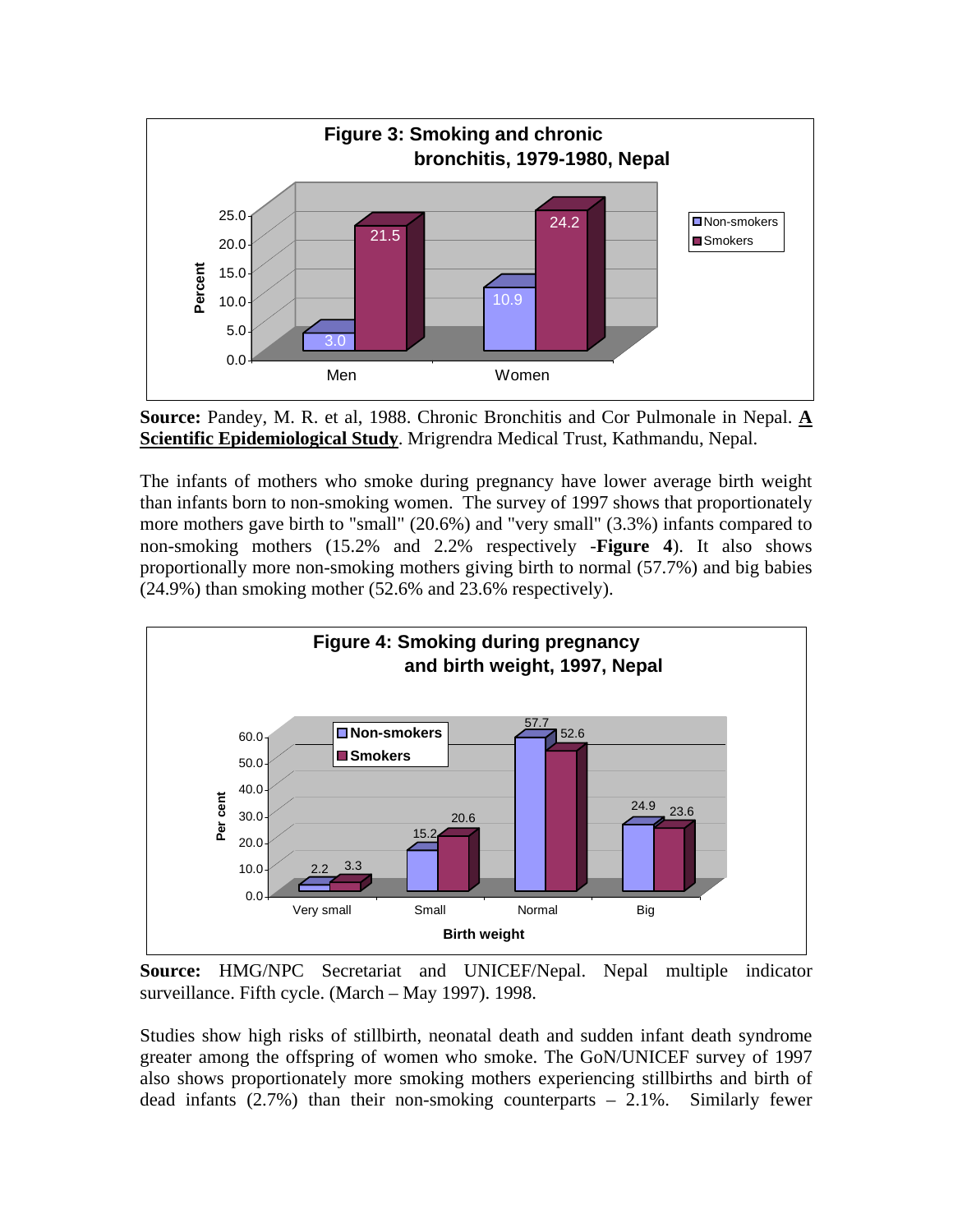smoking mothers (95.4%) had their infants surviving well than the mothers who did not smoke during pregnancy (96.2%).

### **2.2.4 Tobacco and poverty**

Paradoxically the poor who toil hard everyday to make their both ends meet spend relatively more than the rich. Proportionately the poorest two income groups spend about 5 per cent of their total annual expenditures on tobacco products while their rich counterparts spend just over 2 per cent on tobacco. With respect to health and education spending, the poor comparatively spend much less, only 12.2% while the rich spend as much as 29% of the total household expenditures.

### **2.2.5 Smoking and deaths**

Smokers would be more likely to be suffering from some major chronic diseases, such as cancers, stroke, heart diseases, COPD etc and they would be more likely to be demanding more health services such as out-patient visits, in-patient admissions and bed-days than non-smokers. Theoretically, epidemiologists have developed a formula for the estimation of population attributable risks of a disease. It is assumed that the smokers are more likely to get sick than non-smokers. According to an epidemiological theory, the proportion of people suffering from some specific disease (called Population Attributable Risk, PAR) can be estimated.

Using the above PAR smoking attributable deaths can be estimated. In Nepal the crude death rates for males and females are respectively 13 and 10 per 1000 population. Smoking attributable annual deaths for Nepal is estimated at nearly 14,000 (9,000 male deaths and 5,000 female deaths) for population aged 35 and over.

## **3. THE NATIONAL ANTI-TOBACCO PROGRAMME**

### **3.1 Government tobacco policy**

It appears that from the First Five-Year Plan (1956-61) to Seventh Five-Year (1985-90) Plan Government of Nepal's objective was to increase production of tobacco products (cigarettes, bidi, and tobacco leaves) so that the national market for tobacco demand is fulfilled from within the country. With assistance from a foreign country Janakpur cigarette factory was established in 1959. Tobacco Development Board was also formed so that locally harvested tobacco leaves could be increased to meet the demand of the cigarette factory. Efforts were also made to increase the productivity of tobacco harvest per hectare of land.

Now there are 38 establishments producing tobacco products and of them five are cigarette factories. GoN also argues that local tobacco establishments were encouraged with a view to minimize the smuggling of tobacco products into the country.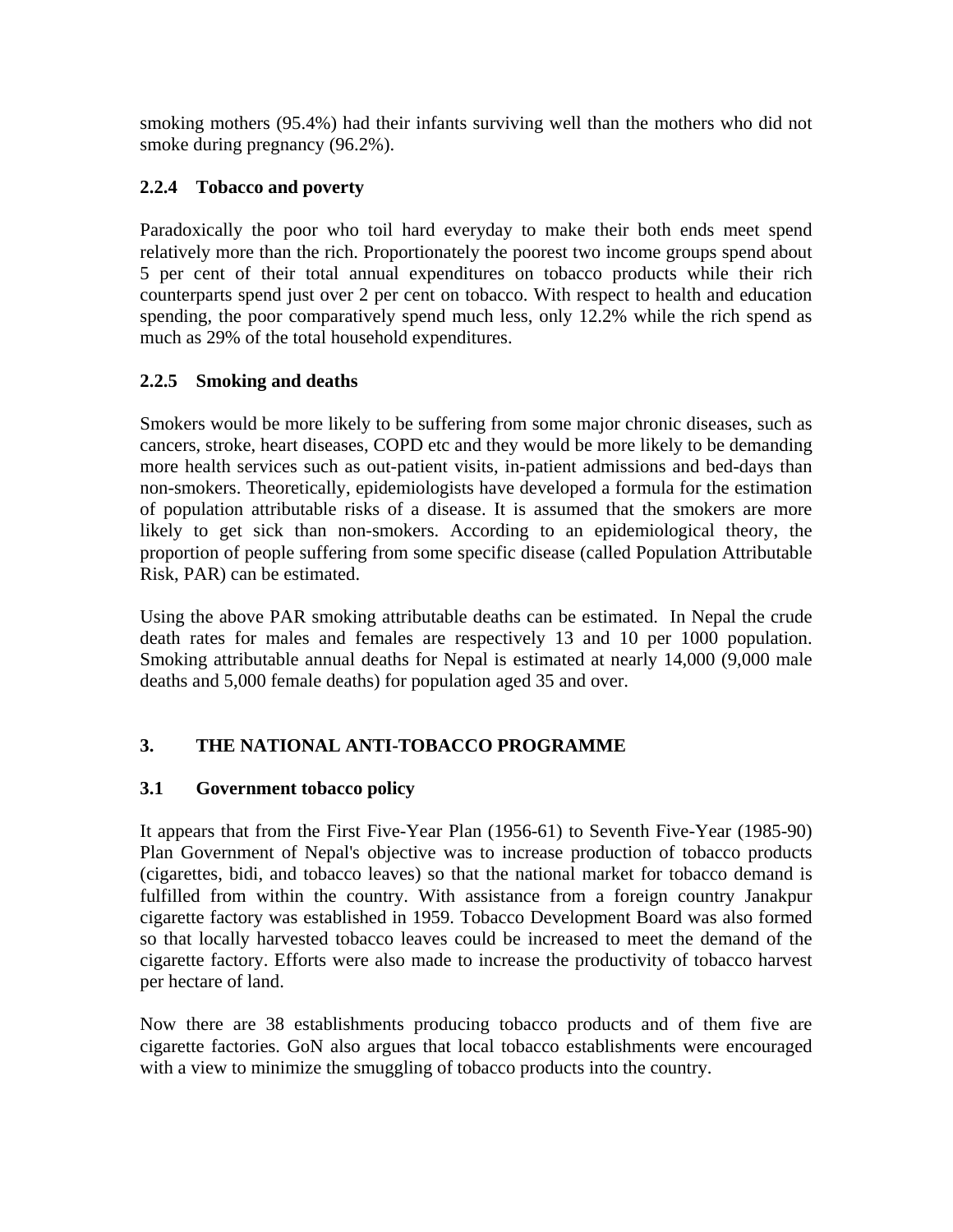### **3.2 The national anti-tobacco programme goal**

The MoHP/Government of Nepal's national anti-tobacco programme goal, as implied in the SLTHP, is to reduce the consumption of tobacco products so that morbidity and mortality resulting from tobacco consumption are decreased.

### **3.3 The national anti-tobacco programme objectives**

In order to attain the above programme goal the MoHP's anti-tobacco programme objectives are to:

- $\triangleright$  Formulate and implement anti-tobacco policies;
- $\triangleright$  Design and implement anti-tobacco community education schools, work places, media, to reduce the prevalence of smoking;
- $\triangleright$  Conceptualize, produce and disseminate anti-tobacco mass media (audio, audiovisual, print and inter-personal) skits, PSAs and programmes;

### **3.4 Measures to curb tobacco use**

### 3.4.1 Excise tax on tobacco products

Tobacco products are levied excise tax for two reasons. One is to raise revenue and the other is to discourage consumption.

### 3.4.2 Information: Health warning

The first policy appears to be the requirement of putting warning labels on tobaccoproduct packaging and advertising. Every cigarette package carries a health warning as follows: "Smoking is injurious to health". The other tobacco products such as khaini, bidi, etc. do not appear to carry such warning.

### 3.4.3 Health tax on tobacco products

Since 11 July 1993 health tax of one paisa per stick of cigarette is levied. The revenue generated from such a tax is deposited in a separate account and is spent on activities relating to the prevention and treatment of cancer, tuberculosis and other diseases.

This is the first earmarked cigarette tax levied in Nepal. Government of Nepal decided that 75% of the health tax on cigarette should go to B. P. Koirala Memorial Cancer Hospital in Chitwan and 25% should be spent on the prevention of tuberculosis and other diseases.

The health tax on cigarette was doubled (two paisa per stick of cigarette) in the following year, i.e., from July 15, 1994 and since then it has not been raised.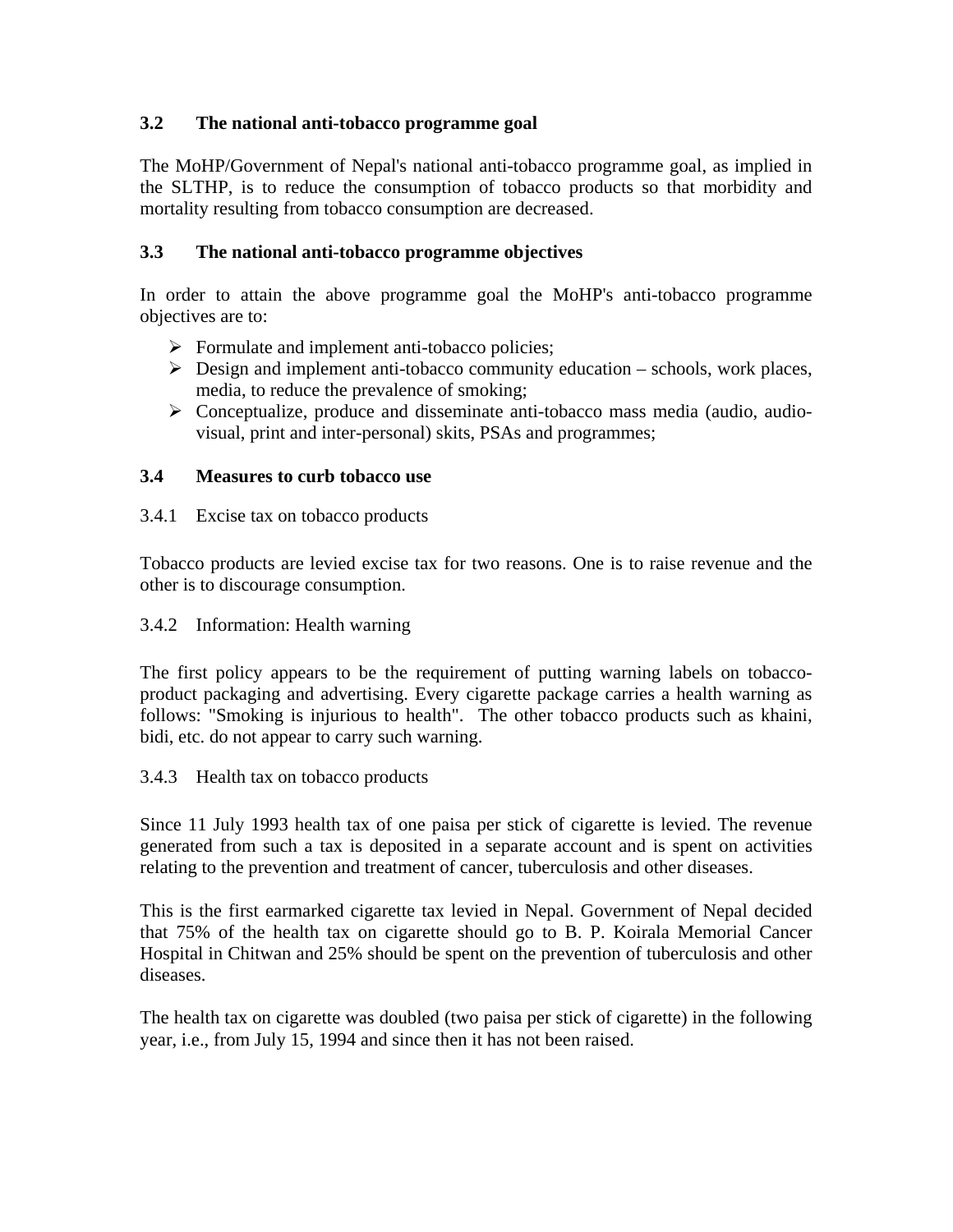#### 3.4.4 Mass information

The NHEICC, MoHP is primarily responsible for anti tobacco IEC activities. It produces print, audio and audiovisual materials with the objective of educating the audience about the harmful effects of tobacco use.

Every year on 31st May World No-Tobacco Day is observed.

The NHEICC, MoHP periodically organizes workshops, forums and talk programmes focusing on the harmful effects of tobacco products.

Nepal also observed SEAAT FLAME in 2000 involving lawmakers, policy makers, decision makers, youth, students and the general public.

#### 3.4.5 Ban on smoking in public places

After observing the World No Tobacco Day on  $31<sup>st</sup>$  May 1992, Government of Nepal passed a resolution effective from 1st June 1992 banning smoking in the following places.

- (a) The Secretariat of GoN including the Cabinet Meeting Hall, premises of all Ministries, Departments, Offices, government owned organizations, associations/institutions, educational institutions, hospitals, health centers, and health posts.
- (b) Cinema halls, theatres, public buildings, buses, trolley buses, mini buses, and all public transports and domestic air flight.
- (c) Premises of industrial complexes.
- (d) Offices where smoking is banned are required to put up a notice stating, "Smoke free zone" and a separate place is to be assigned for smokers.
- 3.4.6 Ban on advertising and promotion of tobacco products

Since 14 December 1998 GoN has partially banned advertisements of tobacco products. GoN has banned the advertisement of tobacco products on the electronic media (radio and television) and has banned advertisement of alcohol until 10 pm.

3.4.7 The Smoking (Prohibition & Control) Act, 2058 (2001/02)

The National Health Education, Information and Communication Centre, Ministry of Health and Population, has drafted The Smoking (Prohibition & Control) Act, 2058. This is a comprehensive Act, which addresses many problems that hinder the control of tobacco products. This proposed Act covers many aspects of FCTC. The earlier Government of Nepal endorses this Act the better it would be in the interest of the health of the general public.

### **3.5 Reduction of supply of tobacco products**

GoN levies import and export taxes on tobacco products. However, often there are news about smuggling of various products including tobacco products across the borders between Nepal and India and Nepal and China (Tibetan region). It is not known what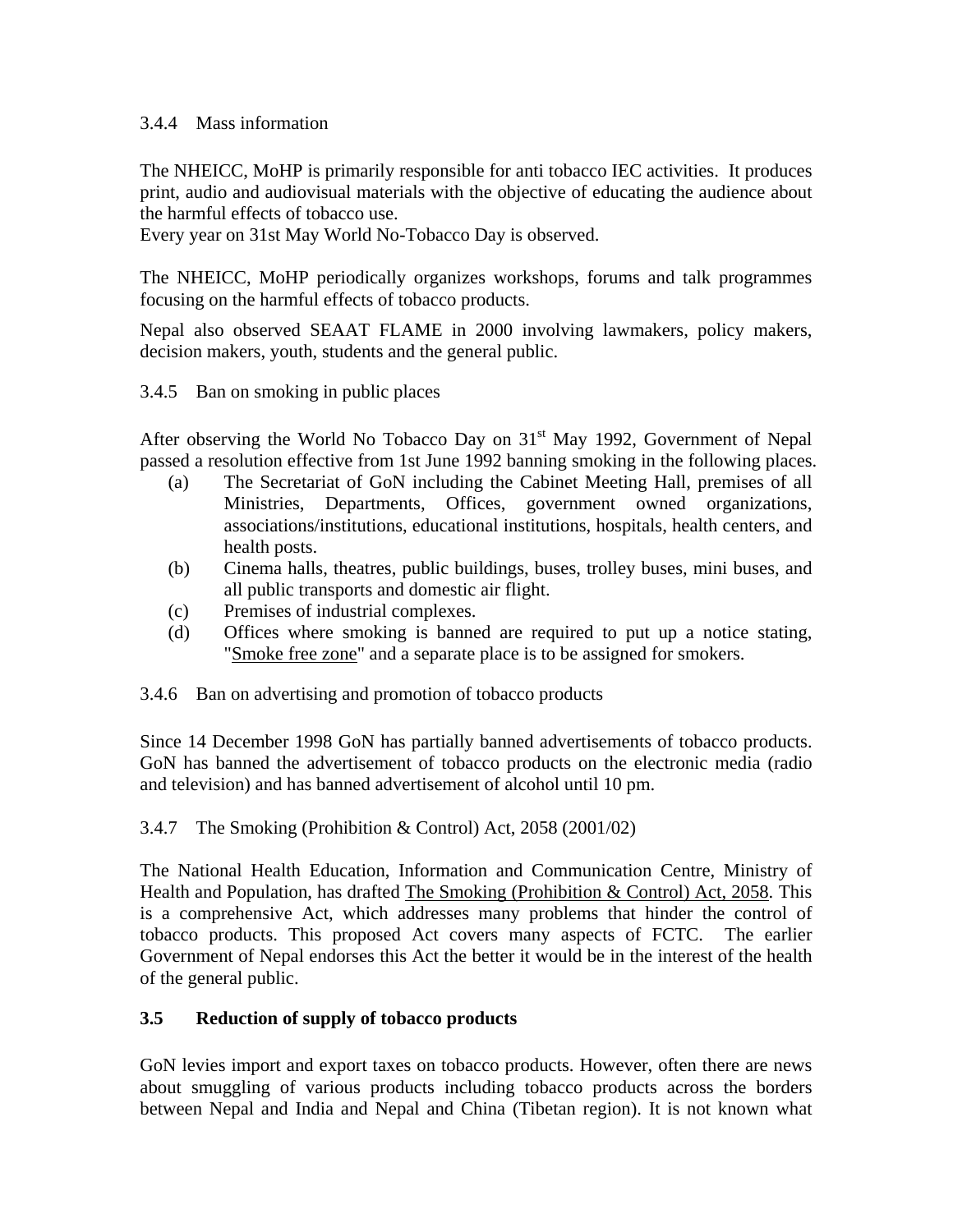volume of tobacco products are smuggled in and out of the country. In 2001 a businessperson was fined Rs. 7.2 million for importing *Khaini* without paying VAT.

### **4. THE NATIONAL ANTI-TOBACCO COMMUNICATION CAMPAIGN STRATEGY**

### **4.1 Rationale**

One of the major components of the National Health Policy 1991 was health promotion and in order to translate this policy into action National Health Education, Information and Communication Centre (NHEICC) was established in 1993 under the Department of Health Services with the mandate to support the health sector through information, education and communication to encourage people to utilize health services and to motivate others so that they would adopt healthy behaviour.

As mentioned above in Nepal tobacco consumption is high and its impact on health and overall well-being is negative. In order to reduce the consumption of tobacco products the NHEICC has been carrying out several anti-tobacco mass media activities. However, these activities have been sporadic and they are not based on clear campaign strategic guidelines.

The national anti-tobacco campaign strategy will fill this gap and aim to contribute to and facilitate the accomplishment of GoN's health programme objectives. Efforts motivated by the strategy will maximise partnerships with other departments, Centres and other sectoral Ministries and other non-government and private agencies. The activities of this strategy will utilise innovative, research-based communication approaches.

### **4.2 The national anti-tobacco communication campaign strategy**

This advocacy and education communication campaign strategy is based on the government's overall health service delivery programme and its objectives. It must be evolved and implemented according to the health programme strategy and be an integral part of it. The two strategies must necessarily be mutually supportive and reinforcing.

The national anti-tobacco communication campaign strategy refers to and is based on GoN's health programme objectives and the environment in which this programme is situated.

### **4.3 The national anti-tobacco communication campaign goal**

The goal of anti-tobacco communication campaign is to impart knowledge to the population at large about the health hazards of tobacco consumption and other risks resulting from it. This in turn will contribute to the reduction of mortality and morbidity caused by the use of tobacco products.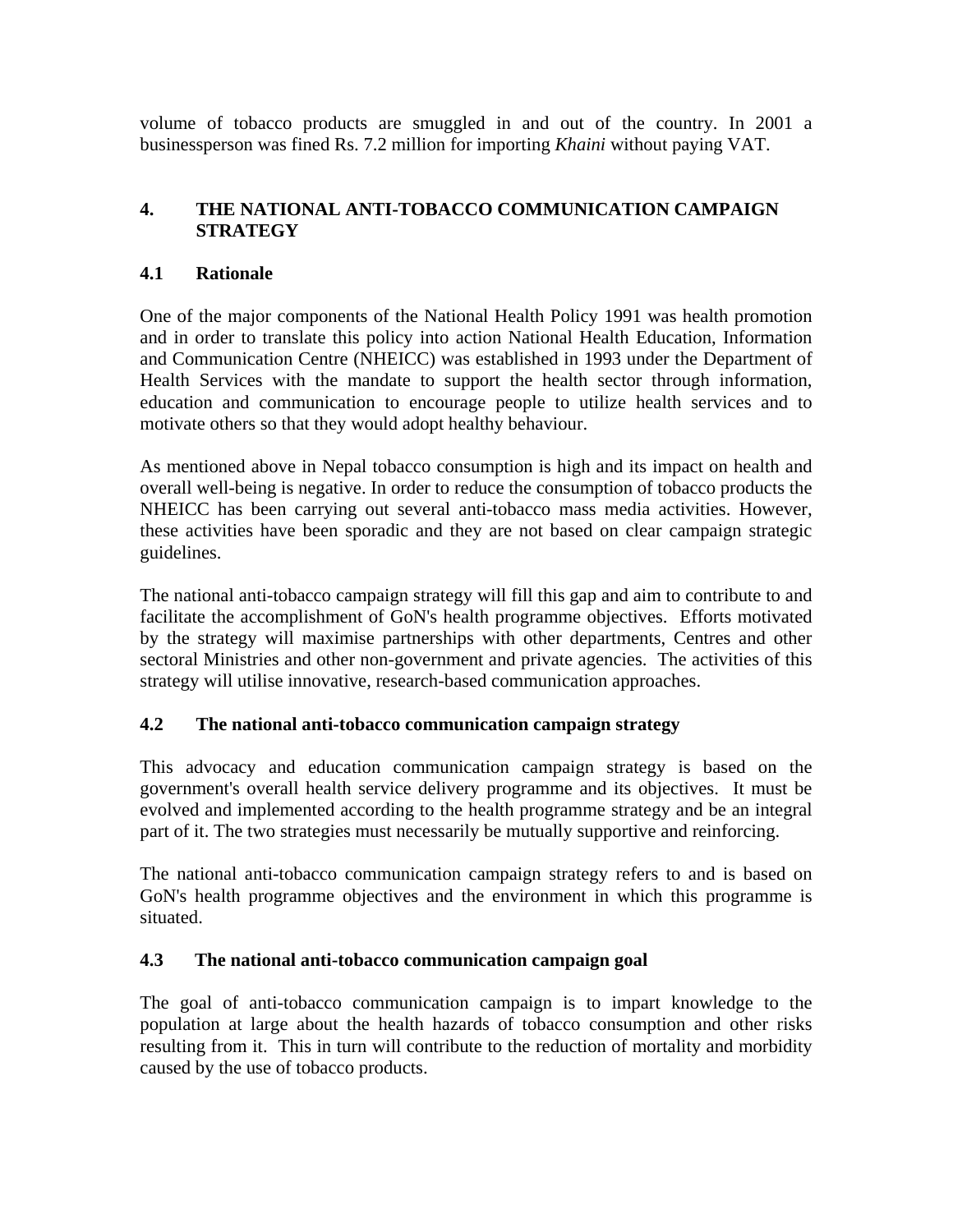### **4.4 The national anti-tobacco communication campaign objectives**

The national anti-tobacco communication campaign seeks to decrease the proportion of people using tobacco products and thereby free people from morbidity and mortality resulting from tobacco consumption. To this end the specific objectives of the national anti-tobacco campaign will be:

- 1. To ensure commitment from policy makers for effective control of tobacco products.
- 2. To focus IEC interventions on the reduction of demand for tobacco products.
- 3. To ensure the development of positive attitude towards tobacco free life style among friends, relatives and family members and to emphasize the importance and benefits of understanding tobacco free life style among all people particularly among adolescents, youths and the poor.
- 4. To promote appropriate communication between the head of household and other family members to enable every family member to make decisions on refraining from tobacco use.
- 5. To facilitate appropriate behaviour in support of tobacco free lifestyle which is healthy, hygienic and free of vices.
- 6. To create and strengthen an institutional framework for improved coordination, inter-sector linkages and networking of activities among agencies involved so as to develop a synergistic relationship towards these objectives and to ensure coherence/ convergence between relevant efforts (e.g., with health, women and child development, hygiene and sanitation, and formal and non-formal adult education programmes).

### **4.5 The foundations of the strategy**

The strategy development group recognizes several important principles of communication theory on which this communication campaign strategy document is based. These principles form the communication foundations upon which decisions regarding IEC approaches were made. In addition, operations research and multi-sector/ multi-agency IEC management experience shows that networking and a coordinated approach by collaborating agencies increases convergence of efforts and improves economies of scale.

The communication foundations on which this strategy is based include: considering research findings, audience segmentation, local community input, identifying and selecting appropriate media channels and innovative communication approaches.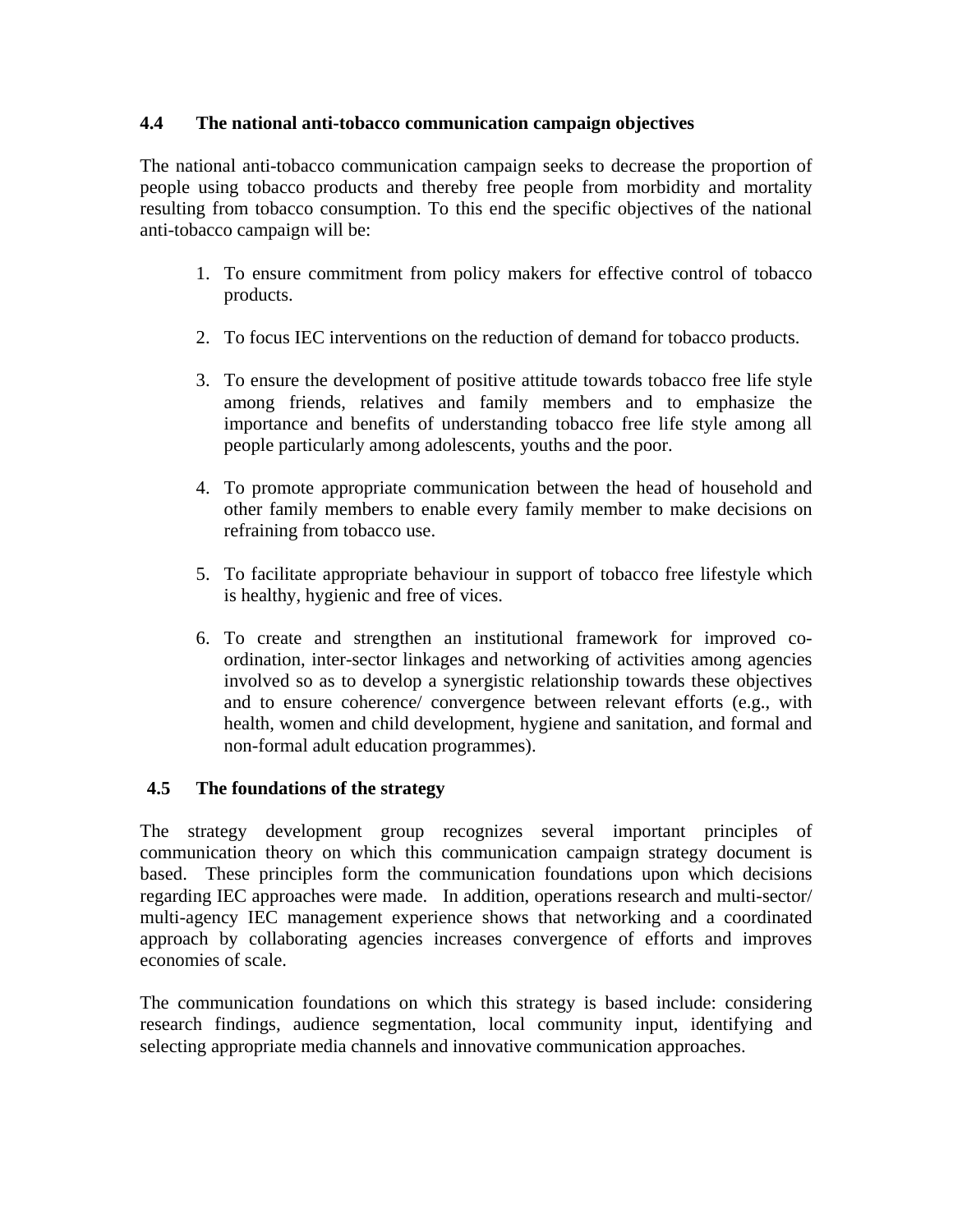In greater detail, the communication **"foundations"** of the strategy are: *4.5.1 Differential: based on audience segmentation and context* 

For effective campaign, each audience segment warrants a different message, message treatment, and choice of media. Further, when resources are limited, audience segmentation strategies allow for identification of the highest priority audience segments towards which most of the resources can be directed for maximum impact.

#### *4.5.2 Research based: based on identified need and feedback*

The role of research is central to the success of the strategy. This should be an ongoing activity from the beginning to the end of the programme in order to develop accurately targeted, clearly defined, complete and consistent messages.

#### *4.5.3 Decentralised: communication designs localised*

Strategy must consider decentralisation and localisation of communication design so that regional needs and realities are reflected.

#### *4.5.4 Participatory in nature: based on communication that involves the community*

More direct methods of promoting people's participation are also necessary, through continuous interaction, use of local folk media, etc. While doing research to identify a set of messages the target audience can be asked to get involved actively. This will ensure local "ownership" of and commitment to project goals and activities.

#### *4.5.5 Inclusive of Multi-media and interpersonal channels, including folk media*

Currently media categories include broadcast (TV and Radio), group (video, tapeslides, sound film strips, audio cassettes, overhead projections, flip-charts, posters. pamphlets, and leaflets; as well, traditional folk media such as live-theatre and puppets may be included), and interpersonal channels (community leaders, field workers). Many years of experience emerging from field implementation of several development communication projects suggests the use of multiple channels, wherever possible, so that each medium reinforces and multiplies the importance of the others in an integrated network.

#### *4.5.6 Innovative: open to trying new approaches, channels and messages*

Stereotype approaches can hardly move the target audience. It is therefore necessary to try some new approaches, channels and messages to effectively influence the target audience. For instance, enter-educate approach has been found effective to transmit technical and sensitive messages in several countries.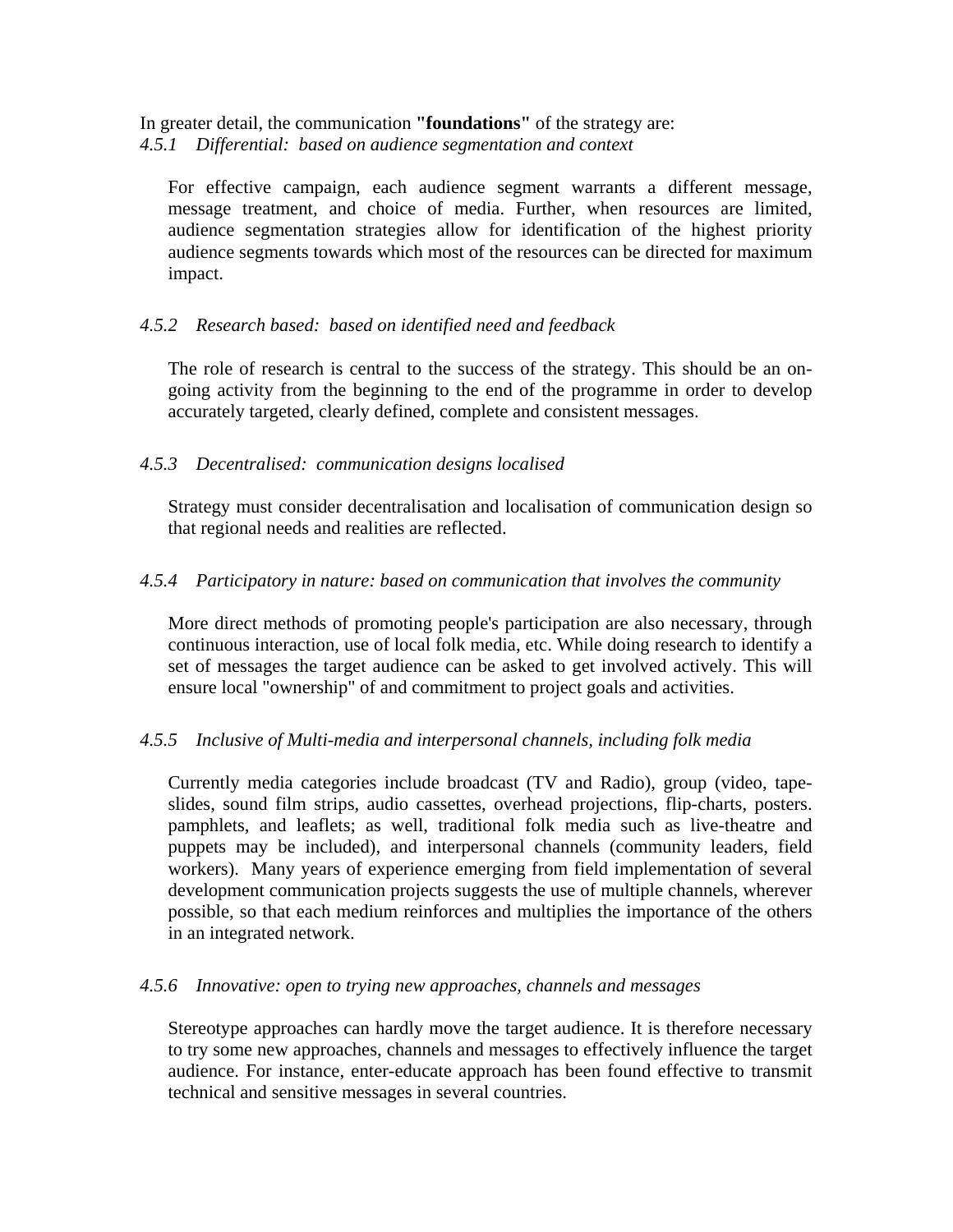In order that the above communication foundations can be maximised, the following foundations of an effective operational plan will be utilised throughout the implementation phase.

#### **4.6 The operational "foundations" of the national anti-tobacco communication campaign strategy are:**

*4.6.1 Coordinated: partners share a coherent strategy, a shared vision among development partners.* 

At the heart of successful implementation of the strategy lies the role of co-ordination among and between concerned line Ministries, NGOs, INGOs and the development partners.

#### *4.6.2 Networking: operations promote and facilitate the networking process*

Closely related to co-ordination efforts are the activities that help networking with other partners that are involved in similar programme.

#### *4.6.3 Convergence of efforts: limiting duplicative efforts and filling gaps*

Promoting convergence of the efforts of various agencies is a key element of the strategy. Such convergence could be with all health related programmes be it within the government or outside of it.

#### *4.6.4 Economy of scale, high coverage with low cost*

Because of co-ordination, networking and avoidance of duplication of efforts the strategy will be able to gain from the economy of scale.

There are two main roles that communication campaign can serve, namely, supportive (promotive) and causative/triggering. In its promotive role, communication campaign will support positive attitudes and practices that already exist within the target audience. Here communication campaign provides reassurance, reinforcement and encouragement to "tobacco-free life style" (those who have already transited to desirable attitudes/behaviour). Through advocacy interventions, communication campaign will also seek to promote the creation of conditions that will facilitate the accomplishment of programme goals and objectives from the highest policy levels to local leadership and intra family relations.

The second role of communication campaign will seek to cause or trigger positive changes. The causative/triggering role of communication - which imparts correct knowledge to the target audience - must be given greater emphasis since it's role is to produce new attitudes and behaviours. In this role communication campaign is developed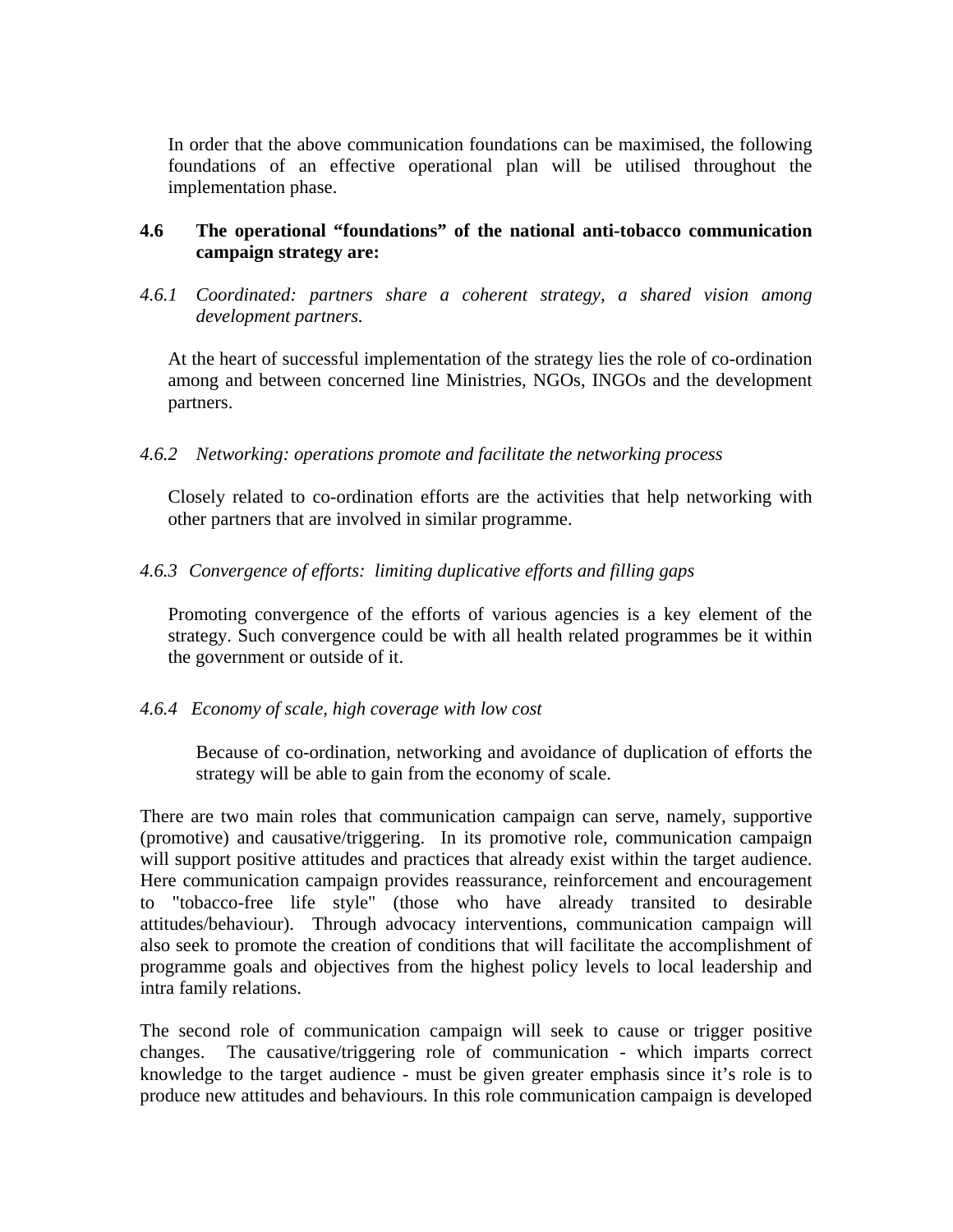to create information-seeking attitude among the target audience, which can contribute to the reduction of demand for tobacco products among them.

## **5. STRATEGY-BASED COMPONENTS FOR IMPLEMENTATION ACTION PLAN DEVELOPMENT**

In order to implement the national anti-tobacco communication campaign strategy several components, which will guide IEC, development and implementation plan have been identified in the context of Nepal. However, it must be made clear that this is just a process of generating action plan from the strategy outlined above to ensure adherence to a common overall goal while providing the flexibility necessary to evolve situationspecific action plans.

### **5.1 Strategic planning chart**

Further audience research needs to be conducted to discover what motivates individuals within the various groups to act and what they consider life benefits so that desired benefits can be positioned within a framework that is appealing and/or compelling to each target audience.

In order to make the national anti-tobacco communication campaign strategy more effective, the target audiences need to be segmented. Not all messages are relevant to everybody. Similarly, a key audience can often only be reached through another target audience, which wields power over their decision-making capacity. Therefore, to reach specific audiences with appropriate messages designed to prompt behaviour change, the target groups are segmented. Given the present context in which this strategy will be implemented in Nepal, the target audiences for national anti-tobacco communication campaign strategy have been segmented in the chart that follows.

There could be any number of other groups and ways of sub-dividing the categories indicated below. However, the list below should be adequate for the purpose of examining alternatives and narrowing the focus.

Despite audience segmentation to many audience groups core messages on major concepts like hazards of smoking and tobacco use will be considered for dissemination and promotion.

### **5.2 Strategy based components**

To meet the programme objectives the audience has been segmented as follows: Advocacy groups

- $\triangleright$  Decision makers/politicians
- ¾ Donors
- $\triangleright$  Media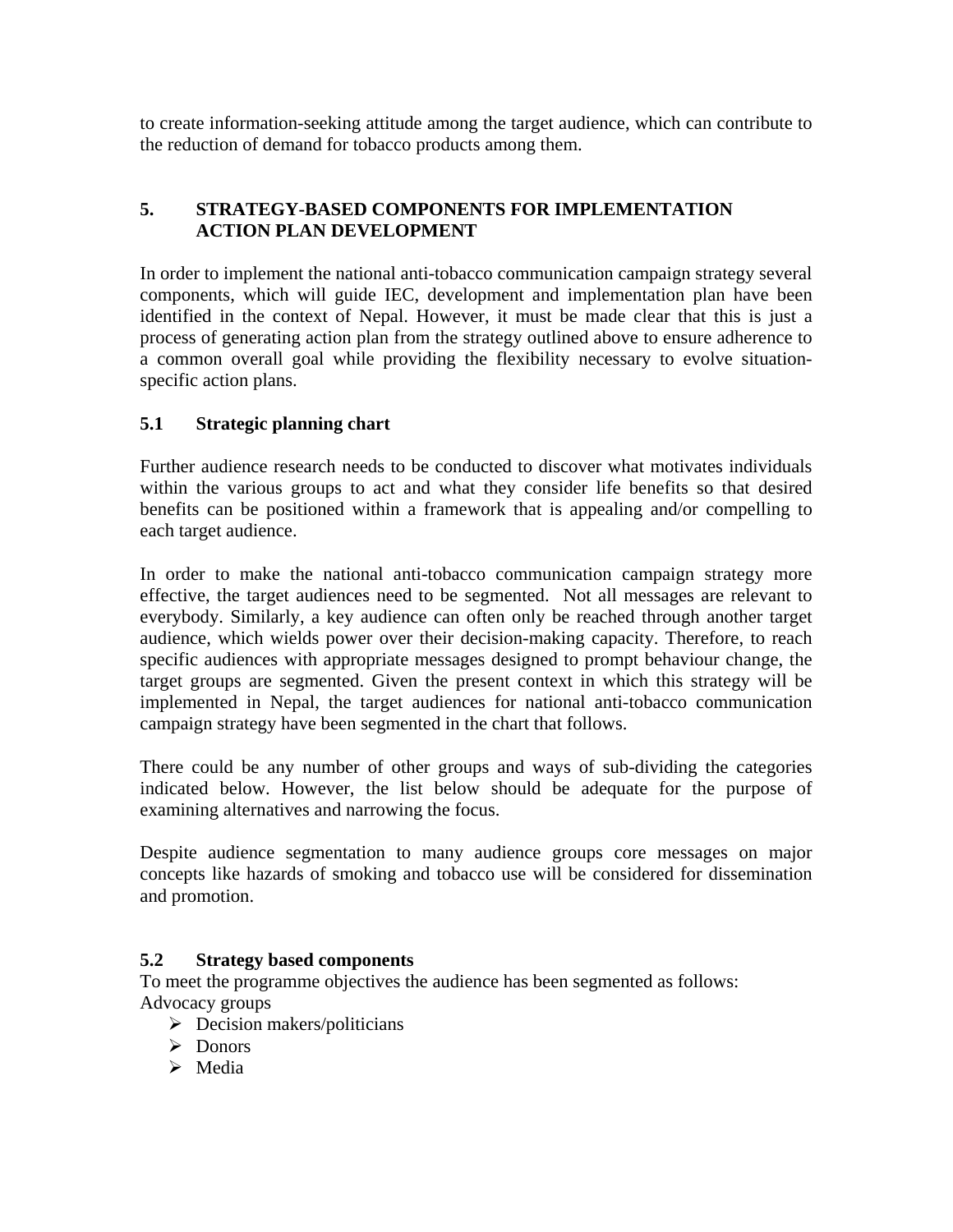Promotional groups

- $\triangleright$  Regional/local authorities
- ¾ NGOs/CBOs
- $\triangleright$  Health Practioners

Beneficiary groups

- $\triangleright$  General public
- $\triangleright$  School students
- $\triangleright$  Men
- $\triangleright$  Women
- $\triangleright$  Adolescents and youth

This strategy has identified potential concerns, potential message themes, responsible organisations/ institutions and media channels to reach the target audience.

The activities that need to be performed are:

- $\triangleright$  Training of staff and service providers;
- $\triangleright$  An integrated communication campaign effort to facilitate and create appropriate behaviour;
- $\triangleright$  Partnership with appropriate agencies, so as to mobilise additional inputs and services.

## **6. CAPACITY BUILDING, CO-ORDINATION, RESEARCH, MONITORING AND EVALUATION**

The national anti-tobacco campaign strategy can be better implemented if the institution and its resources - both human and physical resources, are strengthened. The capacity building activity is divided into two broad categories below:

### **6.1 Human Resource Development:**

### **6.1.1 Training**

For training purposes, standardised materials will be developed to upgrade the skills of the manpower on tobacco and its negative effects. More emphasis will be given to utilising the participatory approach while conducting the training. In addition, activities like lecturing, case studies, brainstorming, field visits, problem-solving exercises will be part of training activities. Training manuals and training aids on various aspects of tobacco products and the resulting hazards from their use will also be developed as and when necessary.

Two categories of personnel- managerial level personnel and technical manpower need to be trained periodically to strengthen the human resource needs of the programme. The managerial level personnel are in need of training on IEC management plan and innovative approaches. The technical level manpower is required for the design, development and production of IEC materials. Scriptwriters, artists, print media,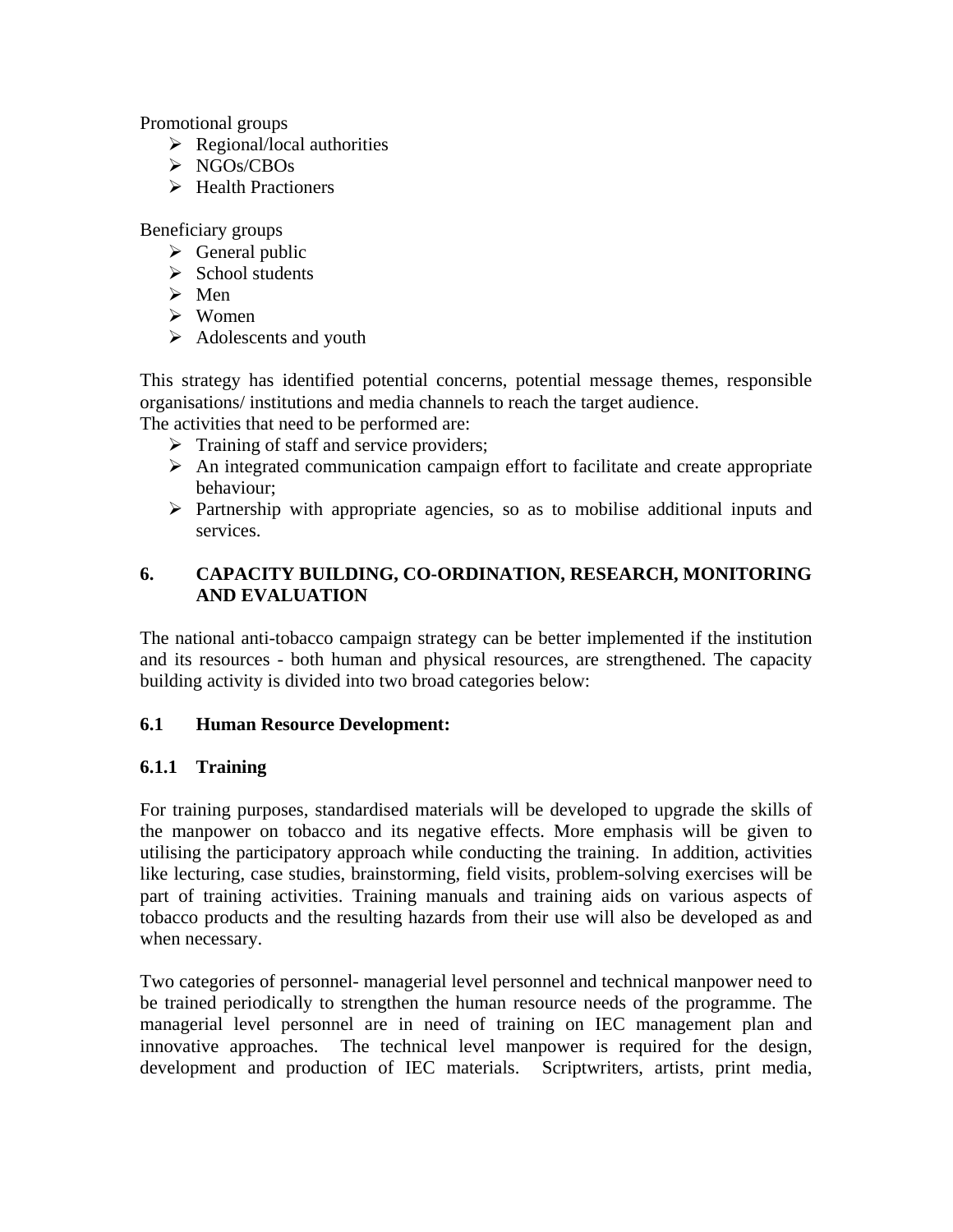TV/video and audio production manpower need to be trained inside and outside the country.

The goal of reducing tobacco prevalence calls for the reduction in the number of people smoking and using tobacco products. The anti-tobacco IEC activities are therefore aimed at changing human behaviour. The programme design, message development and presentation need personnel who have knowledge of behaviour change communication. The MOH therefore has to strengthen the capacity of the personnel in BCC.

Both managerial and technical manpower need to work in a team to carry out IEC activities continuously and according to campaign programme schedule plan production and release of materials designed for specific audiences.

For this anti-tobacco IEC strategy, the manpower requirement will be projected and the required number of positions will be created. Appropriate manpower will be developed and recruited as and when necessary. Existing and new manpower arrangements will be made in collaboration with related organisations - government agencies, NGOs, INGOs and private sector organisations, to assure training at regular intervals. Efforts will also be made to sustain the trained manpower in the respective organisations.

#### **6.2. Coordination and technical management**

For timely and uninterrupted functioning of the IEC programme a National Technical Committee (NTC) headed by the Director of NHEICC, MoHP, will be formed. Representatives of the relevant line Ministries and their Departments, NGOs, the private sector will be the members of this Committee. The proposed members of the NTC are as follows.

| <b>S. No.</b> | <b>Designation</b> | <b>Organisation</b>                         |
|---------------|--------------------|---------------------------------------------|
| 1.            | Director           | NHEICC, MoHP                                |
| 2.            | Representative     | Non-Communicable Diseases Division,<br>MoHP |
| 3.            | Representative     | <b>Health Tax Committee</b>                 |
| 5.            | Representative     | NGO                                         |
| 6             | Tobacco expert/    |                                             |
|               | Senior Consultant  | Private Sector                              |
| 7.            | Dr.                | Cardiologist/Chest/Lung Cancer              |
|               |                    | Specialist                                  |
| 8.            | Representative     | <b>DoHS</b>                                 |
| 9.            | Senior Officer     | <b>Member Secretary</b>                     |

The NTC will meet quarterly to coordinate project activities and to see that the IEC activities are being carried out according to the time line and the objectives of the antitobacco IEC strategy. This will enable the IEC strategy to meet project objectives on time.

At the regional level the five Regional Health Directorates will be responsible for ensuring effective co-ordination within the districts of the region. The District Health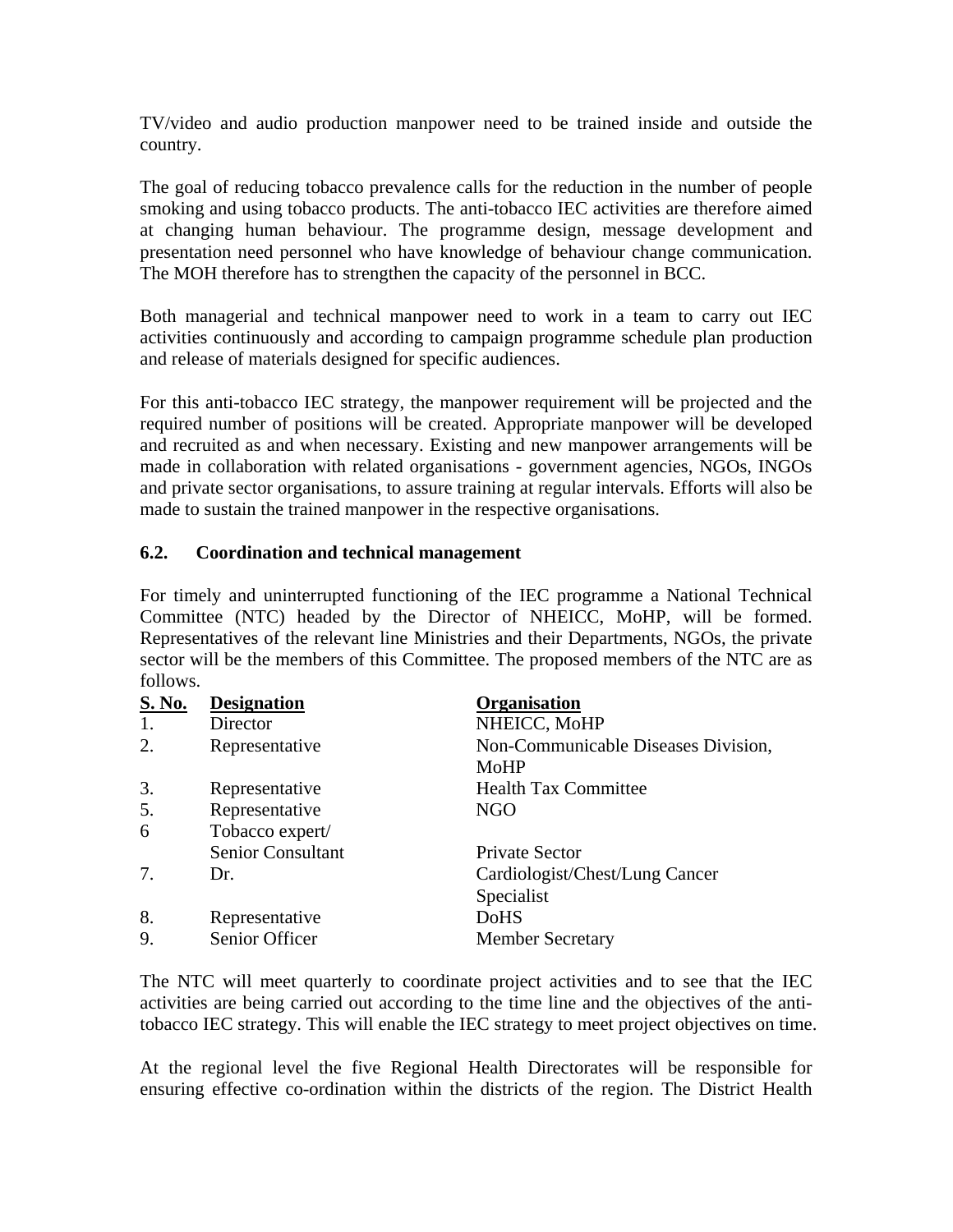Office will be the focal point for co-ordination of the IEC activities in the district and at the levels below it. At the district level, a District Co-ordination Committee will be formed under the chairmanship of the District Development Committee member heading the Health Committee. The members of the DCC will be representatives from GOs, NGOs, INGOs and two members from the private sector of the district. The DHO of the district Health Office will be the member Secretary of the DCC.

At the village level IEC support activities will be closely linked with the health centres, health posts and sub-health posts located at the electoral constituencies of the district. In areas where there are many agencies operating at the community level, local coordination will be achieved through periodic consultation with relevant agencies and Village Development Committees of the defined area.

### **6.3 Research, monitoring and evaluation**

Research will play a key role throughout the life cycle of the programme. A study will be carried out with the view to assess the impact of anti tobacco audio-visual IEC messages developed and disseminated by NHEICC in bringing about health awareness of the people as a means to promote/ improve health status and to prevent the spread of diseases related to tobacco consumption.

The study will specifically look into following broad and specific issues:

- $\triangleright$  Review the production and dissemination of anti-tobacco audiovisual IEC messages.
- $\triangleright$  Review the strategy and guidelines adopted by NHIECC for the dissemination of IEC Messages.
- $\triangleright$  Review of different media used by NHEICC to disseminate the IEC messages.
- $\triangleright$  Review of outreach, use and importance of electronic media for disseminating the IEC messages.
- $\triangleright$  Review the awareness level of the people on anti-tobacco and health issues.
- $\triangleright$  Review the overall impact of anti-tobacco audiovisual IEC messages produced and disseminated by NHEICC.
- $\triangleright$  Assess the effectiveness of anti tobacco activities, IEC message in the community.
- $\triangleright$  Assess the impact of those messages in bringing about positive changes in health knowledge, attitudes and behaviours of the people of Nepal.
- ¾ Assess tobacco (smoking and smokeless products) use prevalence.
- ¾ Assess peoples' knowledge about anti tobacco measures.
- $\triangleright$  Assess the relationship between morbidity, mortality and tobacco use in the country.
- ¾ Explore and assess tobacco use among the adolescents and youths.
- $\triangleright$  Examine gender and tobacco consumption.
- ¾ Provide recommendations for the development of more effective IEC programmes and messages with a view to reduce tobacco consumption and thereby its' effect on health.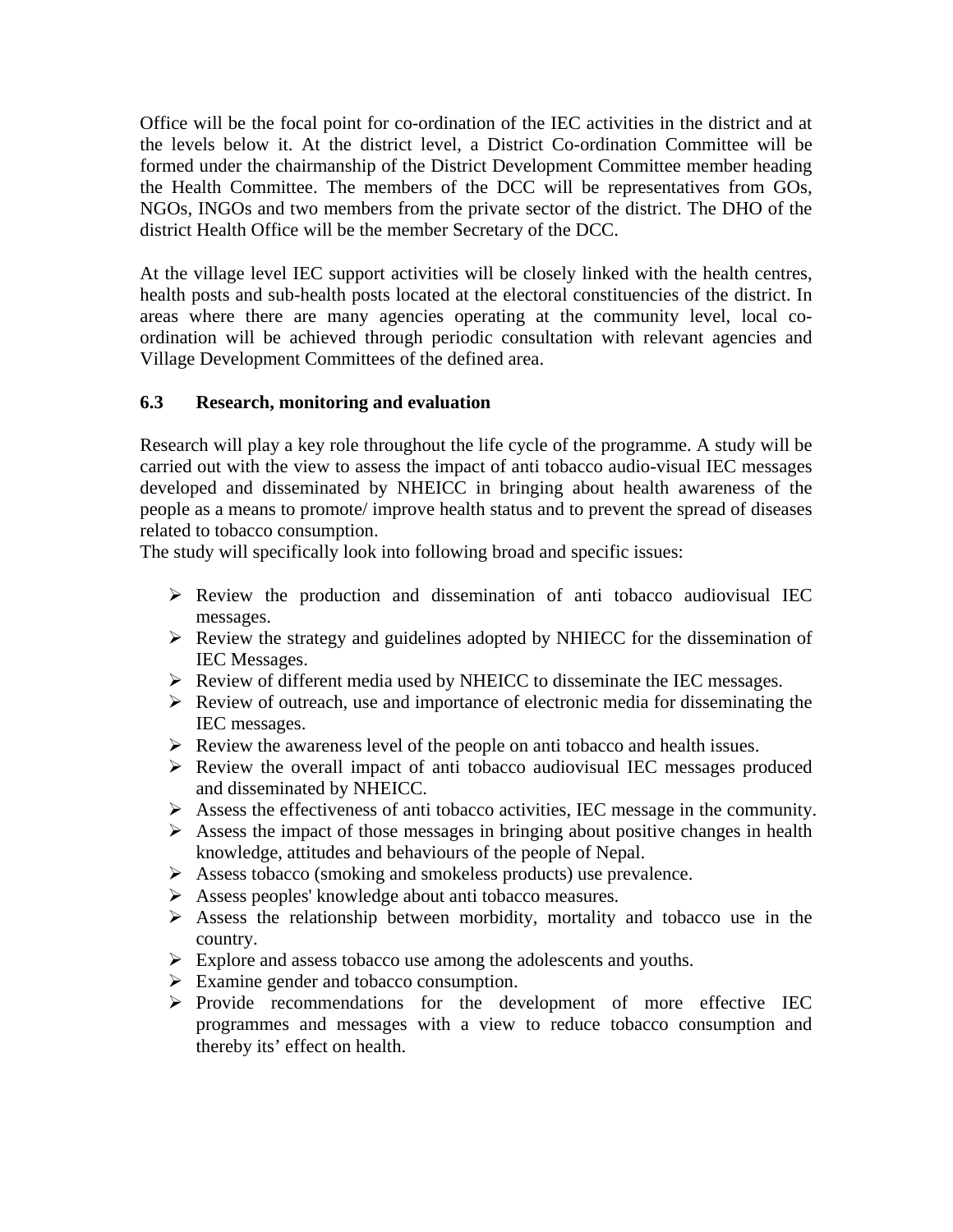In addition, a qualitative survey will be carried out to obtain perceptions of the target populations on the above subjects and the particular needs for anti-tobacco communication campaign strategy. The findings of these studies will be utilised to develop specific messages for the target audiences. At the same time research, monitoring and evaluation activity will be designed as an in-built component of the overall antitobacco IEC programme. At the end of each programme year an evaluation will be carried out to find out about programme weaknesses and strengths and the results will be utilised to improve the anti-tobacco IEC programme in the subsequent year.

Finally, impact evaluation studies will be needed to verify that project activities are having the desired effects. These studies can take a variety of forms, both large-scale and small-scale. They should occur periodically over a five-year period so as to capture, not only the overall change caused by the programme, but how it evolves as well. Impact evaluation must be carefully planned from the outset, not simply appended at the end of the programme, to permit the strongest affordable evidence about causation.

Thus, research is a key component of the total system and programme strategy. The research needs are large and like other components, must be thoroughly strategized in advance.

## **7. IMPLEMENTATION STRATEGY**

The national anti-tobacco communication campaign strategy will be implemented at a four tier level: national, regional, district, and community. In order to implement the antitobacco information, education and communication programme effectively the activities will be decentralised.

### **7.1 Priority Areas**

The illiterate, poor and the marginalized sections of the population are not empowered to make fully informed decisions about their own health. Considerable efforts are needed to ensure that relevant messages are constantly brought to public attention nationwide. Also, there must be a means to teach children about the health hazards of tobacco use.

For implementation of the national anti-tobacco communication campaign strategy the followings are identified as **priority areas**:

- 7.1.1 Advocacy to endorse The Smoking (Prohibition & Control) Act, 2058. This is a comprehensive Act, which addresses many problems that hinder the control of tobacco products. This proposed Act covers many aspects of FCTC. The MoHP, The National Front Against Tobacco and other relevant international, national government organisations, non-governmental organisations (NGOs) and Civil Society Organisations should work together to endorse the proposed Act.
- 7.1.2 Advocate for other issues listed in the audience segmentation chart of the antitobacco communication campaign strategy such as annual incremental taxes on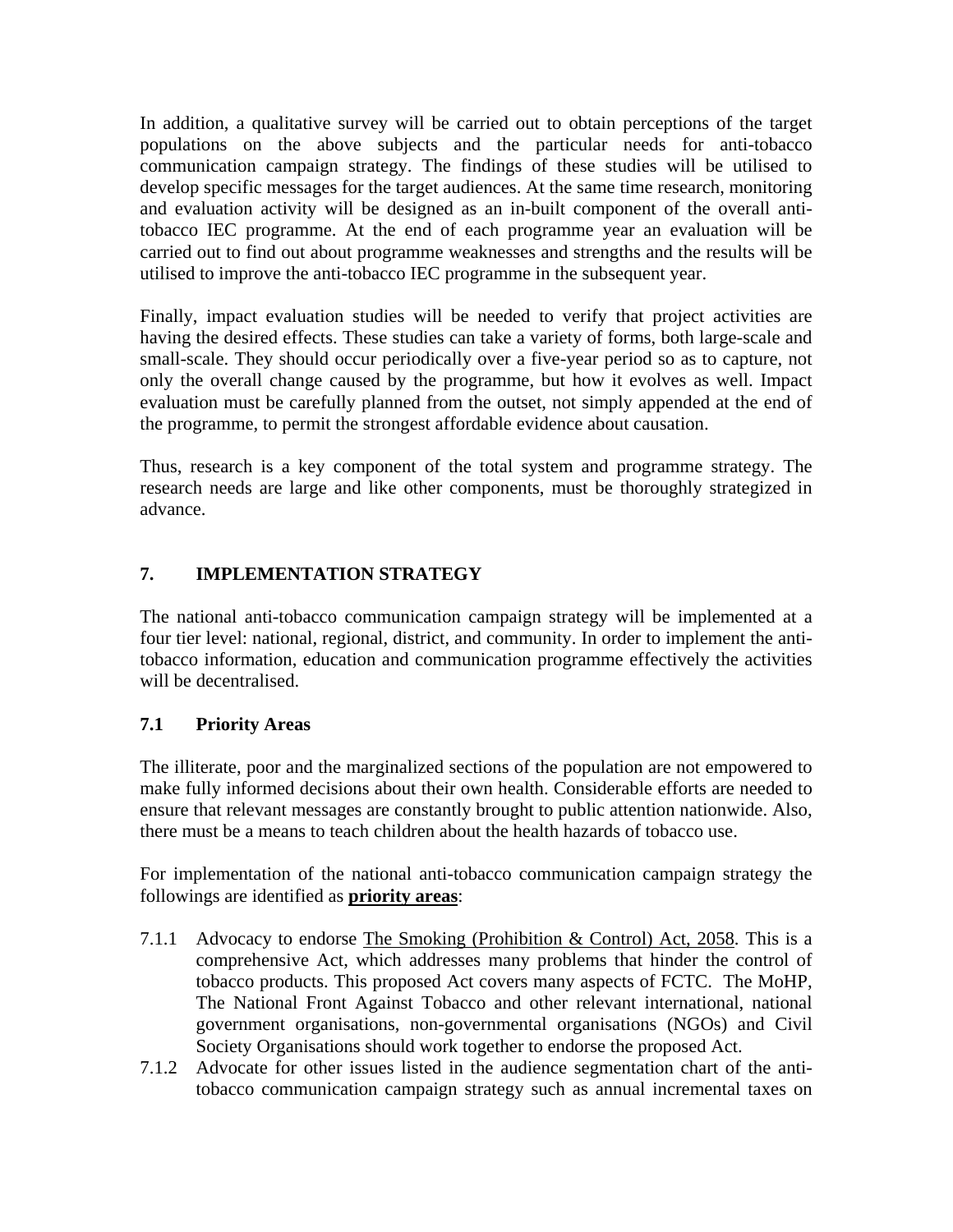tobacco products; levy health tax on bidi and chewing tobacco products; controlling of illegal trading of tobacco products, etc.

- 7.1.3 Involve journalists to advocate for anti-tobacco activities. The print media should refrain from promoting tobacco products. Some monetary benefits to the print media from tobacco companies today carry irreparable health and other costs to individuals, communities and the nation tomorrow.
- 7.1.4 To educate the public that ignoring harmful effects of tobacco use today will carry a high price tomorrow.
- 7.1.5 To impart knowledge to the poor, illiterate and the marginalized sections of the population about the health hazards of tobacco consumption and other risks resulting from it.
- 7.1.6 The poor can better utilize their hard earned resource instead of wasting it in tobacco products.
- 7.1.7 To give knowledge to the pregnant women that tobacco consumption by her not only affects her health but also that of her child.
- 7.1.8 Educate the current tobacco consumers that their habit can be stopped and they can be freed from all vices of tobacco consumption.
- 7.1.9 Campaign that tobacco-free life is an exalted life style; it is healthy, hygienic and productive.
- 7.1.10 Co-ordination and mobilisation of government organisations (GOs), NGOs, international non-governmental organisations (INGOs), private sector and the local communities.
- 7.1.11 Research:
	- $\triangleright$  Quantitative and qualitative studies on tobacco use with special reference to IEC activities.
	- $\triangleright$  Monitoring, supervision and periodic evaluation.
	- ¾ Impact evaluation at the end of the information, education and communication (IEC) programme.

### **7.2 Five-year action plan**

Five-year action plan (2004-2008)

- Mobile teams  $-3$  districts  $-1$ st year
- Mobile teams 20 Terai districts 2nd year
- Mobile teams 20 hill districts 3rd year

Mobile teams  $-17$  hill districts  $-4$ th year

Mobile teams – 15 Mountain districts – 5th year

## **8. CONCLUSION**

Smoking prevalence in Nepal is higher (38.4%) than the smoking prevalence in the world as a whole (29%). The pattern of sex differential smoking prevalence in Nepal is similar to that of the world. Just as in the world as a whole more men smoke (47%) than their female counterparts (12%) in Nepal too more men smoke (48.4%) than the females (28.7). However, it is clearly seen that far too many women smoke in Nepal compared to